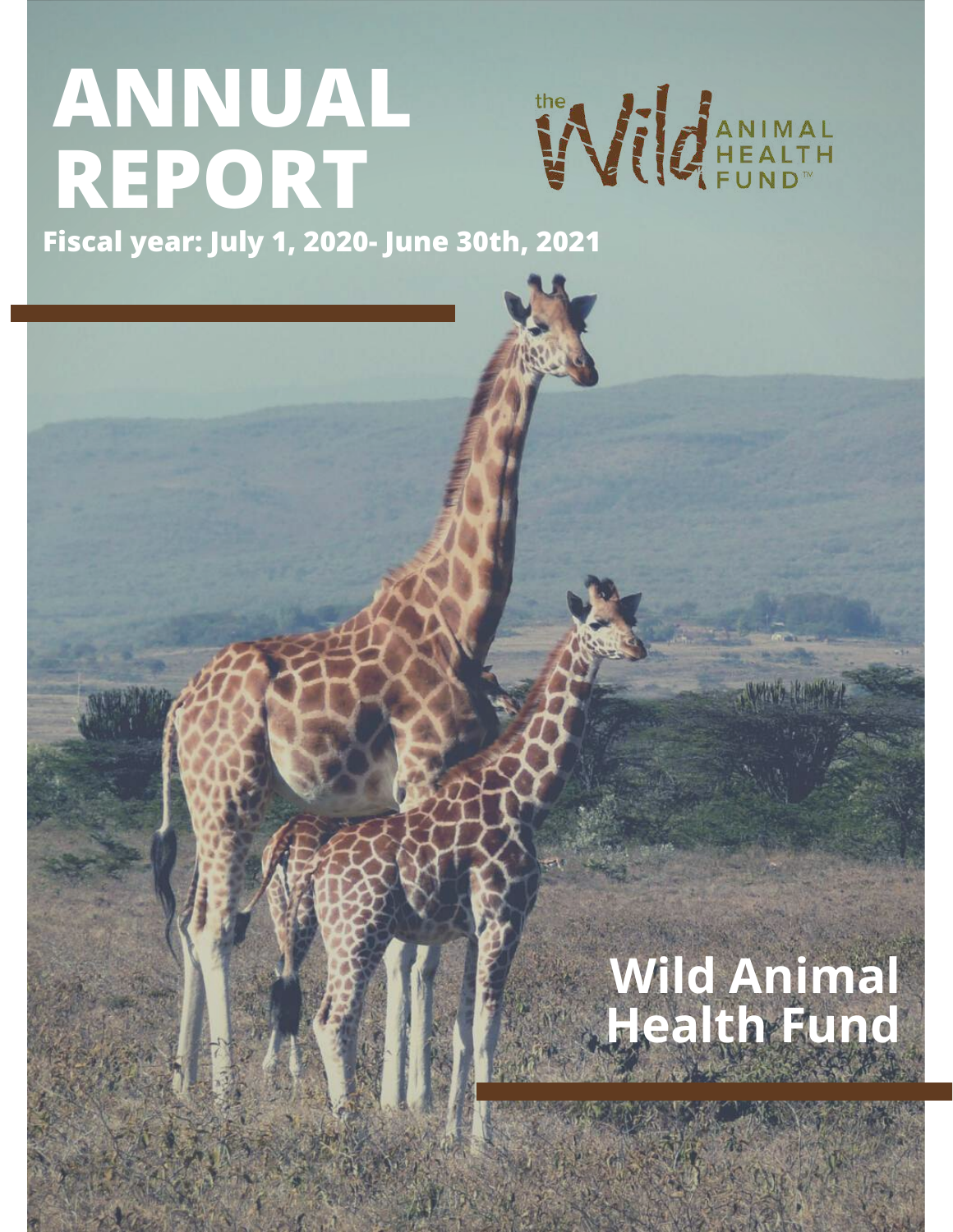## **A LETTER FROM THE PAST PRESIDENT**

We are enthusiastic to share with you the progress of our unique and exciting program, the Wild Animal Health Fund (WAHF). The annual report outlines many aspects of the Wild Animal Health Fund program, such as the grant application statistics, grant funding history and the newly funded 2021 grants. Plus, we highlight the financial composition that supports the Wild Animal Health Fund.

2021 was a record year for the Wild Animal Health Fund. For the eighth consecutive year, we reached another milestone in the amount of research grant funding thanks to our passionate supporters and the hard work of the American Association of Zoo Veterinarians (AAZV) staff, who deserve a HUGE SHOUT OUT.

Many animals in our zoos, aquariums, wildlife institutions and free-ranging environments suffer from all kinds of medical maladies. Because of the vast number of species, and the fact that every animal is different, we need more medical research to provide the best medicine possible. The WAHF provides the resources for that research. It represents the commitment and compassion from over 1300 zoo, aquarium, and wildlife veterinarians that make up the global membership of AAZV.

Specialized veterinarians also play a vital role in stopping the extinction of many animal species. The great work being performed by conservation groups alone can't make the matter of animal extinction go away. We must tackle the health and reproduction issues of many animal species in jeopardy of extinction. What we learn from animal populations living under human care is applied to animals in the wild, and vice versa. The limitations on caring for and understanding these endangered animals now have an impact on their existence. It's the Wild Animal Health Fund that comes to the rescue to raise money to fund research grants that may ultimately save animal lives, further protect endangered and vulnerable species, minimize or eliminate diseases, address issues at the human-animalenvironmental interface, increase species reproduction, and help maintain wild populations.

Through our passion, commitment, and expertise, we strive to have healthy zoological, exotic, aquatic, and wildlife animals during our lifetimes, and for those that will come after us. We welcome your support!



Sincerely,

Jessica Siegal-Willott, DVM, DACZM Immediate Past President, AAZV 2021-2022 Term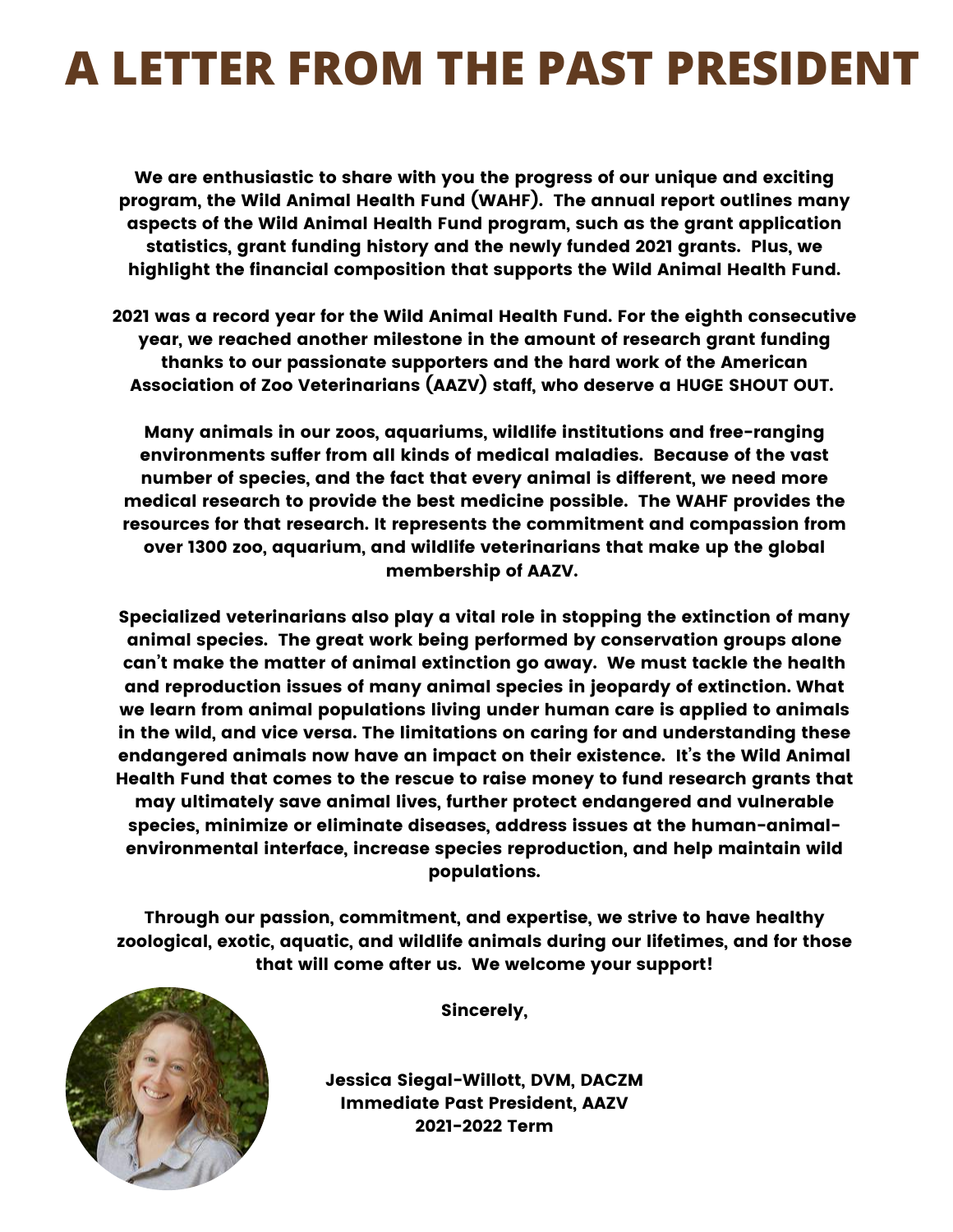## **EXECUTIVE COMMITTEE**

## **2020-2021**



**President** Dr. Jessica Siegal-Willott



**Secretary** Dr. Sharon Deem





President-Elect Dr. Michelle Davis



Past President Dr. Leigh Clayton

### **Members at Large**

**From left to right, Dr. Doug Whiteside Dr. Clay Hilton**



Vice President Dr. Allison Tuttle



**Treasurer** Dr. Lauren Howard

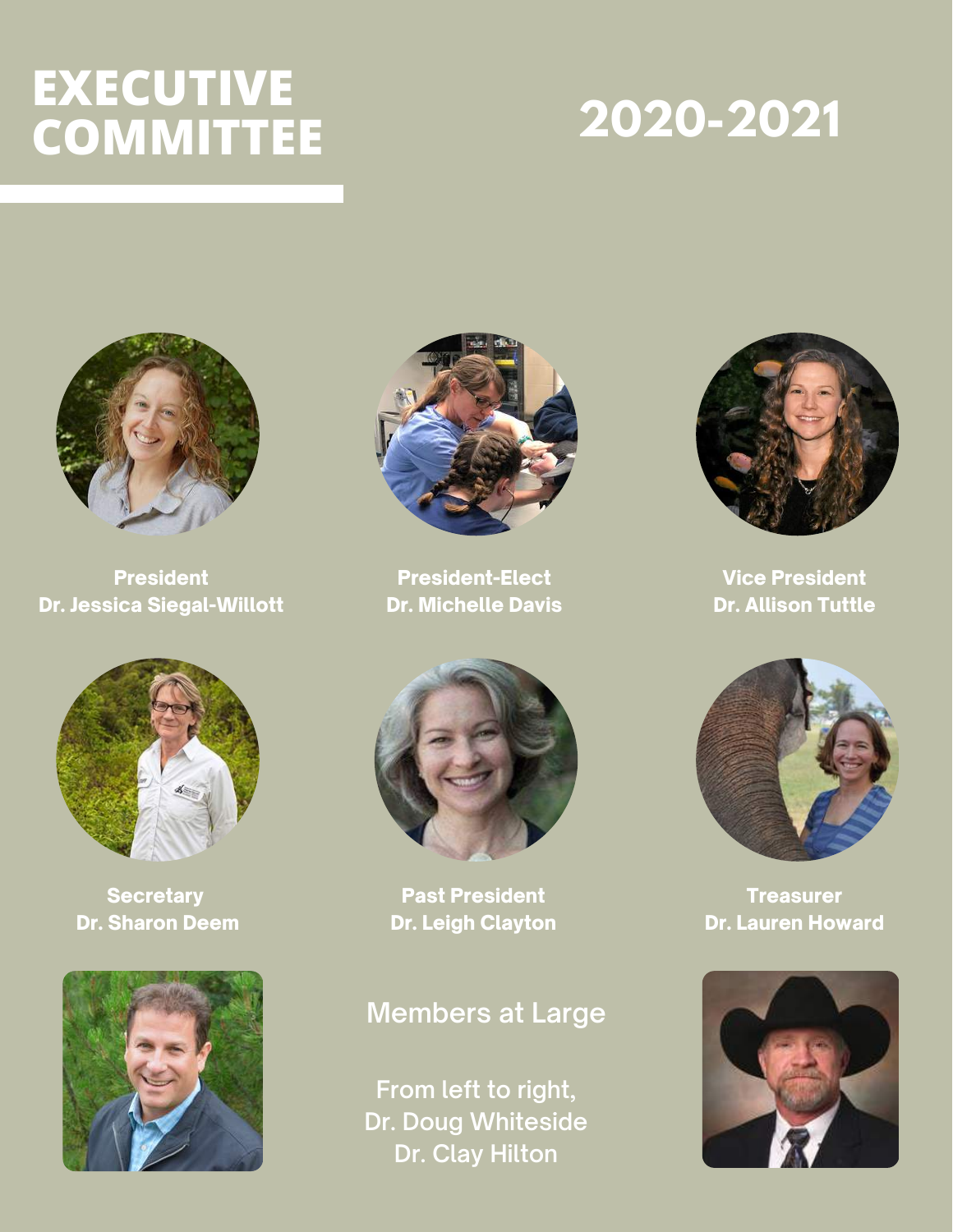### **OUR YEAR AT A GLANCE \$146,910** funded for research **newspecie s4 PROJECTS LEFTON THE TABLE** 13 PROJECTS FINA **12K WEBSITE VISITS** 800+ FOLLOWERS<sup>C</sup> **GUIDESTAR PLATINUM TRANSPARENCY** 228 NEW 1,813 Followers DONORS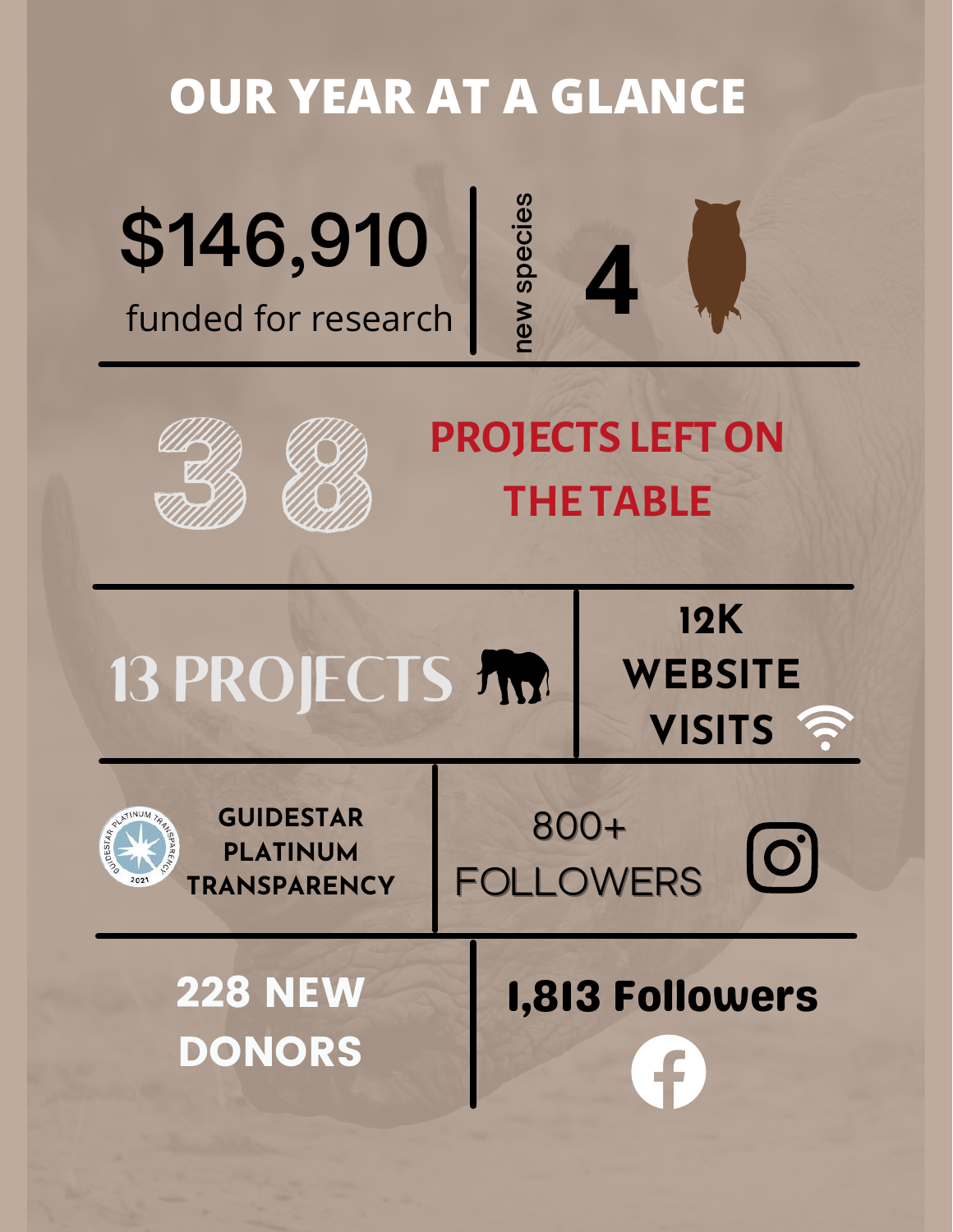## **COVID19 IMPACT**

- Lab access was limited for researchers
- In-country and out of country travel suspended for research teams
- Animal transport operations halted
- **Delays in ordering research supplies**

## **GETTING THROUGH IT**

- **Offered additional time to the researchers to complete the entire study as originally proposed in six-month increments with an update on the expected completion.**
- **Developed an Unspent Funding policy to ensure study objectives are complete and budget reallocation is permissable.**

### **A 2021 PROJECT**

SARS-CoV-2 and related viruses disease risk assessments for wild animals

**SARS CoV-2 referred to as COVID19 has devastated human populations, and threatens agricultural and companion animals aswell aswildlife, including endangered species. The role of animals asincidental hostsislargely unknown. Thisstudywill extend the understanding of SARS-CoV-2 and provide data forimproved disease risk assessmentsforwild animals.**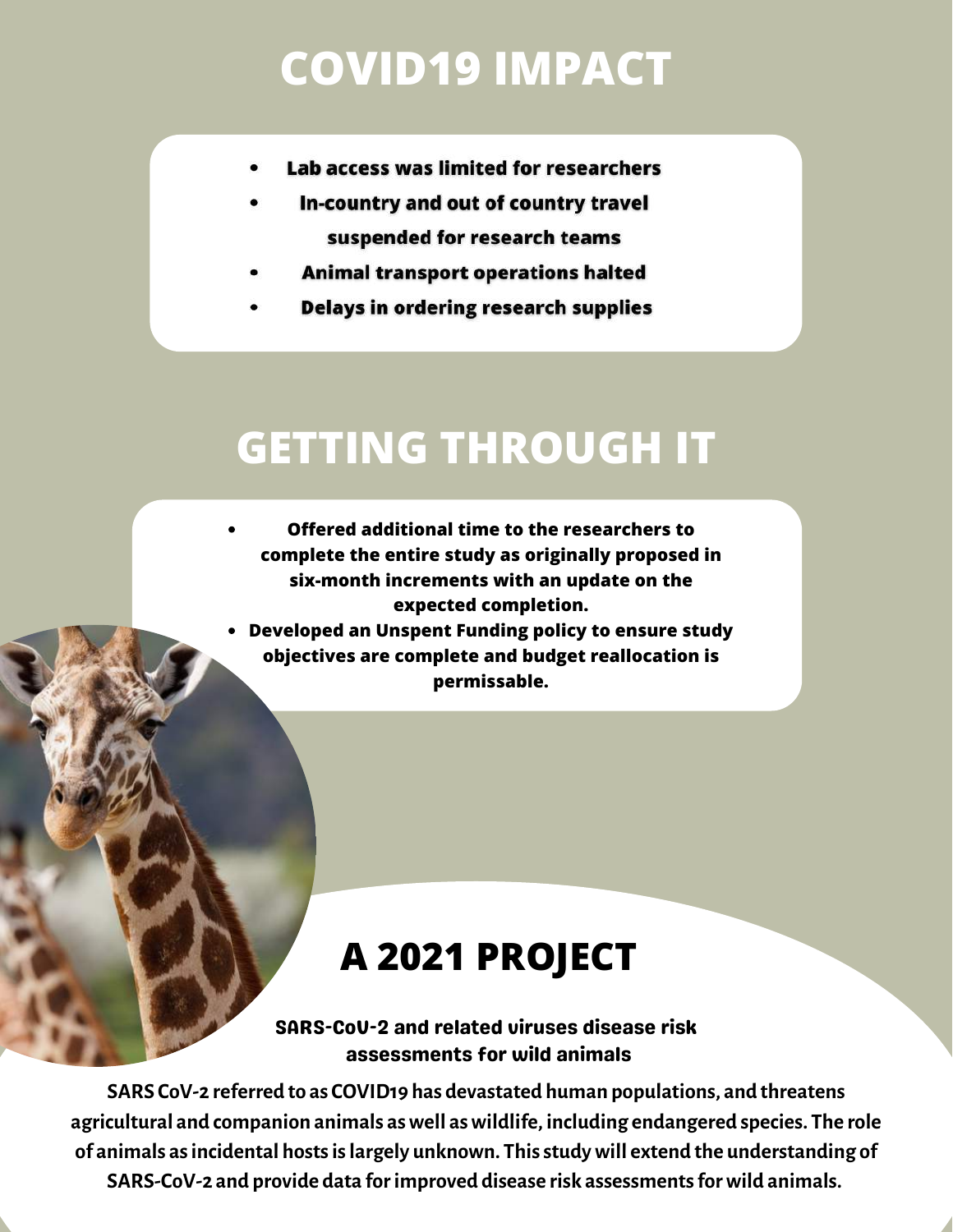## **FINANCIALS**



N W

The Wild Animal Health Fund is a program of the American Association of Zoo Veterinarians (AAZV)

Uniquely, all fundraising costs are covered by the AAZV, NOT donations

### **Revenues Expenses**



### Stress levels in African elephants in Uganda

This project aims at generating data on elephant behaviors, parasites, and levels of stress in relation to seasonality and geographical differences to advise where necessary appropriate measures for minimizing potential impacts from development activities but not limited to oil and gas,and design effective management and monitoring strategies.

**Pictured in photo: Dr. James Watuwa-Endangered Wildlife Conservation Org.**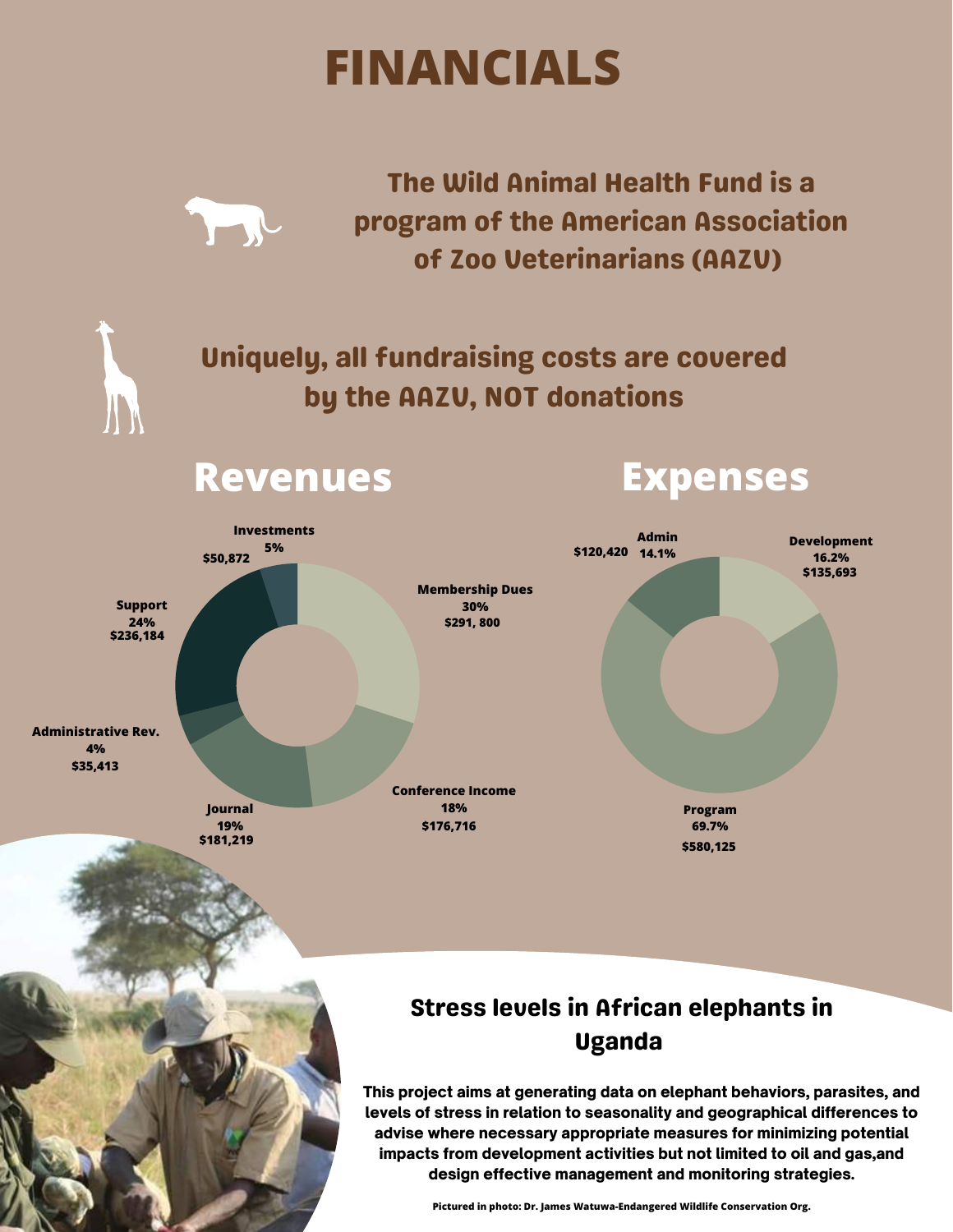## **SPECIES FUNDED**

### 2021 SPECIES

AFRICAN ELEPHANT GREVY'S ZEBRA BAIRD'S TAPIR GREAT HORNED OWL ALBATROSS BLACK FOOTED FERRET

### MORE SPECIES FUNDED:

WHOOPING CRANE RED PANDA PENGUIN LEOPARD PYGMY HIPPO LION MANATEE

### FOR A FULL LIST OF SPECIES, VISIT *WILDANIMALHEALTHFUND.ORG*